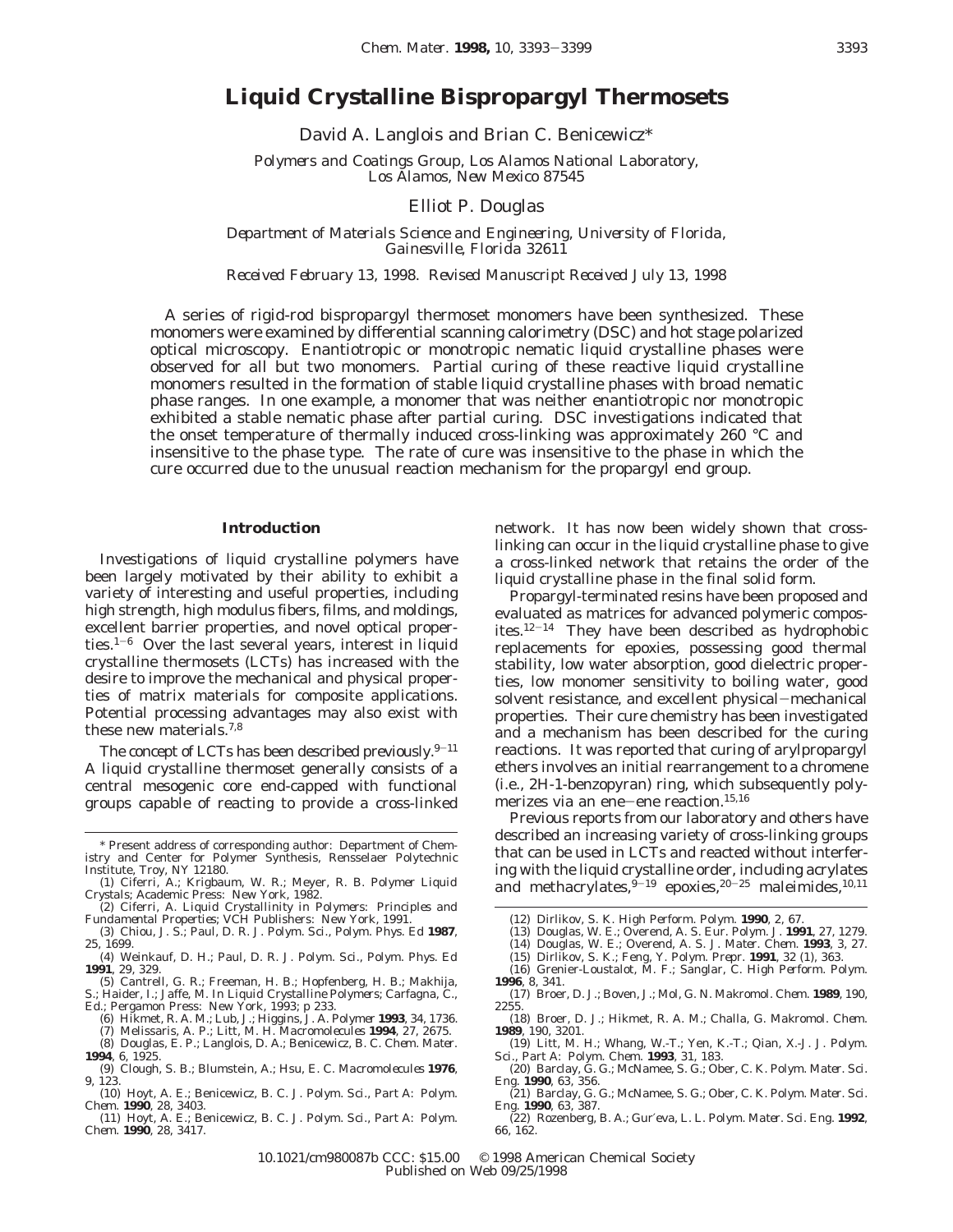nadimides,  $10,11$  and acetylenes.<sup>7,8</sup> In this paper we describe our results relating the cure reaction and liquid crystallinity in new propargyl LCTs. Only one other publication in addition to our previous report has described propargyl LCTs.26,27 However, where their interest was in developing cholesteric materials with unique optical textures, we have focused on understanding the phase behavior during cure.

### **Experimental Section**

**Synthesis.** All diols were used as received except for 2-chlorohydroquinone, which was recrystallized from chloroform and then toluene and finally Soxhlet-extracted with hexane. All solvents and reagents were purchased from Aldrich Chemical Co. Dihydroxystilbene, dihydroxy-α-methylstilbene, and dihydroxy-2,2′-dimethylstilbene were synthesized according to reported literature procedures.<sup>28,29</sup> Elemental analysis was performed by Midwest Microlab, Indianapolis, IN.

**Methyl-4-(propynyloxy)benzoate.** Methyl-4-hydroxybenzoate (50.00 g, 0.329 mol) was dissolved in 250 mL of dimethylacetamide (DMAc). The solution was stirred as propargyl chloride (36.76 g, 0.493 mol) and potassium carbonate (68.14 g, 0.493 mol) were added. The brown slurry was then allowed to stir at 90 °C for 3 h. The reaction mixture was hot-filtered and 250 mL of water was added to the dark orange filtrate. The filtrate was cooled and filtered, isolating beige crystals that were dried at 30 °C in a vacuum. Yield 99%; mp 63 °C. The product was used without further purification but could be recrystallized from acetone/water. 1H NMR (acetone-*d*6): *δ* 7.97 (d, 2 Η), 7.08 (d, 2 Η), 4.88 (d, 2 Η), 3.84 (s, 3 H), 3.12 (t, 1 H). 13C NMR (acetone-*d*6): *δ* 166.4, 162.2, 132.1, 124.1, 115.5, 79.0, 77.4, 56.6, 52.1.

**4-(2-Propynyloxy)benzoic Acid.** Sodium hydroxide (13.16 g, 0.329 mol) was dissolved in a solution of water (200 mL) and methanol (200 mL). Methyl-4-(propynyloxy)benzoate (50.00 g, 0.263 mol) was added with stirring and the orange solution was refluxed overnight. The solution was cooled to room temperature and acidified with concentrated HCl. The white product was isolated by filtration, washed with water, and dried at 80 °C overnight. Yield 97%, mp 215 °C. 1H NMR (DMF-*d*7): *δ* 8.00 (d, 2 H), 7.14 (d, 2 H), 4.97 (d, 2 H), 3.60 (t, 1 H). 13C NMR (DMF-*d*7): *δ* 167.6, 161.9, 132.1, 124.8, 115.3, 79.3, 78.2, 56.4.

**4-(2-Propynyloxy)benzoyl Chloride.** 4-(2-Propynyloxy) benzoic acid (50.00 g, 0.284 mol) was suspended in benzene (300 mL) with stirring. Oxalyl chloride (90.12 g, 0.710 mol) was slowly added to the mixture (gas evolved). The mixture was slowly heated to reflux and allowed to reflux for 3 h. The excess oxalyl chloride and approximately 30% of the benzene were removed by distillation. The remaining dark red solution was cooled. To this was added hexane (300 mL), and the mixture was reheated to reflux and hot-filtered. Upon cooling, yellow-tan crystals were isolated by filtration and dried at 30 <sup>o</sup>C in a vacuum. Yield 76%, mp 63 °C. <sup>1</sup>H NMR (CDCl<sub>3</sub>): δ 8.07 (d, 2 H), 7.03 (d, 2 H), 4.77 (d, 2 H), 2.56 (t, 1 H). 13C NMR (CDCl<sub>3</sub>): δ 167.0, 163.1, 133.8, 126.3, 115.1, 77.2, 76.6, 56.1.

**Bispropargyl Monomer Synthesis.** The bispropargyl monomers were synthesized by the same general procedure

as described here for monomer **1**. Hydroquinone (1.25 g, 0.0114 mol), ether (30 mL), and triethylamine (2.31 g, 0.0228 mol) were allowed to stir in an ice bath for 0.5 h. 4-(2- Propynyloxy)benzoyl chloride (4.44 g, 0.0288 mol) was slowly added to the stirring mixture. The beige slurry was stirred at room temperature for 3 h. The ether was removed with a rotary evaporator and the remaining beige product was stirred in warm water (50 mL). A beige product was isolated by filtration and dried at 50 °C in a vacuum. The products were recrystallized from the appropriate solvents listed below and dried at 80 °C in a vacuum.

**Monomer 1.** Recrystallized from acetonitrile. <sup>1</sup>H NMR (DMSO-*d*6): *δ* 8.11 (d, 4 H), 7.35 (s, 4 H), 7.18 (d, 4 H), 4.95 (d, 4 H), 3.64 (t, 2 H). 13C NMR (DMSO-*d*6): *δ* 164.1, 161.6, 148.0, 131.9, 122.9, 121.6, 115.1, 78.7, 78.5, 55.8. Anal. Calcd for C26H18O6: C, 73.10; H, 4.25; O, 22.51. Found: C, 73.10; H, 4.22.

**Monomer 2.** Recrystallized from acetonitrile. <sup>1</sup>H NMR (DMSO-*d*6): *δ* 8.11 (m, 4 H), 7.20 (m, 7 H), 4.95 (m, 4 H), 3.64 (m, 2 H), 2.17 (s, 3 H). 13C NMR (DMSO-*d*6): *δ* 164.1, 163.7, 161.6, 148.0, 146.7, 131.8, 131.3, 124.0, 123.0, 121.6, 121.4, 120.3, 115.1, 78.7, 78.5, 55.8, 15.7. Anal. Calcd for  $C_{27}H_{20}O_6$ : C, 73.63; H, 4.58; O, 21.79. Found: C, 73.42; H, 4.61.

**Monomer 3.** Recrystallized from acetonitrile. <sup>1</sup>H NMR (DMSO-*d*6): *δ* 8.13 (d, 4 H), 7.18 (d, 4 H), 7.12 (s, 2 H), 4.95 (d, 4 H), 3.65 (t, 2 H), 2.09 (s, 6 H). 13C NMR (DMSO-*d*6): *δ* 163.9, 161.6, 146.6, 131.8, 130.2, 121.4, 120.2, 115.1, 78.7, 78.5, 55.8, 12.7. Anal. Calcd for C<sub>28</sub>H<sub>22</sub>O<sub>6</sub>: C, 74.00; H, 4.88; O, 21.12. Found: C, 73.87; H, 4.97.

**Monomer 4.** Recrystallized from 2-propanol. <sup>1</sup>H NMR (DMSO-*d*6): *δ* 8.10 (m, 4 H), 7.23 (d, 1H), 7.17 (m, 5 H), 6.89 (d, 1 H), 4.95 (m, 4 H), 3.75 (s, 3 H), 3.65 (t, 2 H). 13C NMR (DMSO-*d*<sub>6</sub>): δ 164.0, 163.5, 161.5, 151.5, 149.0, 137.0, 131.9, 123.1, 121.6, 121.4, 115.1, 113.7, 107.4, 78.7, 78.5, 56.1, 55.8. Anal. Calcd for C<sub>27</sub>H<sub>20</sub>O<sub>7</sub>: C, 71.05; H, 4.42; O, 24.54. Found: C, 70.84; H, 4.45.

**Monomer 5.** Recrystallized from acetonitrile/DMF. <sup>1</sup>H NMR (DMSO-*d*6): *δ* 8.13 (m, 4 Η), 7.66 (d, 1 H), 7.54 (d, 1 H), 7.38 (m, 1 H), 7.18 (m, 4 H), 4.95 (m, 4 H), 3.63 (m, 2 H). 13C NMR (DMSO-*d*6): *δ* 163.8, 163.2, 161.9, 161.7, 148.6, 144.4, 132.0, 126.2, 124.8, 123.8, 122.1, 121.2, 120.7, 115.2, 78.7, 78.4, 55.8. Anal. Calcd for C<sub>26</sub>H<sub>17</sub>ClO<sub>6</sub>: C, 67.76; H, 3.72; Cl, 7.69; O, 20.83. Found: C, 67.57; H, 3.69; Cl, 7.65.

**Monomer 6.** Recrystallized from acetonitrile. <sup>1</sup>H NMR (DMSO-*d*6): *δ* 8.13 (d, 2 H), 7.97 (d, 2 H), 7.38 (m, 8 H), 7.15 (m, 4 H), 4.95 (m, 4 H), 3.63 (m, 2 H). 13C NMR (DMSO-*d*6): *δ* 163.9, 161.5, 148.4, 145.0, 136.0, 135.2, 131.8, 128.5, 128.3, 127.8, 124.4, 123.6, 122.0, 121.6, 121.3, 115.0, 78.7, 78.5, 55.8. Anal. Calcd for C<sub>32</sub>H<sub>22</sub>O<sub>6</sub>: C, 76.48; H, 4.41; O, 19.10. Found: C, 76.20; H, 4.35.

**Monomer 7.** Recrystallized from DMF/H<sub>2</sub>O. <sup>1</sup>H NMR (DMSO-*d*6): *δ* 8.15 (d, 4 H), 8.03 (d, 2 H), 7.88 (s, 2 H), 7.50 (d, 2 H), 7.20 (d, 4 H), 4.96 (d, 4 H), 3.65 (t, 2 H). 13C NMR (DMSO-*d*6): *δ* 164.2, 161.6, 148.3, 131.9, 131.3, 128.9, 122.5, 121.6, 118.7, 115.1, 78.7, 78.5, 55.8. Anal. Calcd for  $C_{30}H_{20}O_6$ : C, 75.62; H, 4.23; O, 20.15. Found: C, 75.57; H, 4.30.

**Monomer 8.** Recrystallized from DMF/H<sub>2</sub>O. <sup>1</sup>H NMR (DMSO-*d*6): *δ* 8.12 (d, 4 H), 7.77 (d, 4 H), 7.36 (d, 4 H), 7.18 (d, 4 H), 4.95 (d, 4 H), 3.65 (t, 2 H). 13C NMR (DMSO-*d*6): *δ* 164.0, 161.5, 150.2, 136.9, 131.8, 127.7, 122.3, 121.6, 115.1, 78.7, 78.5, 55.8. Anal. Calcd for  $C_{32}H_{22}O_6$ : C, 76.48; H, 4.41; O, 19.10. Found: C, 76.36; H, 4.45.

**Monomer 9.** Recrystallized from acetonitrile. <sup>1</sup>H NMR (DMSO-*d*6): *δ* 8.11 (d, 4 H), 7.19 (m, 10 H), 4.95 (d, 4 H), 3.64 (t, 2 H), 2.06 (s, 6 H). <sup>13</sup>C NMR (DMSO- $d_6$ ):  $\delta$  164.0, 161.5, 149.7, 137.7, 137.0, 131.8, 130.1, 122.9, 121.7, 119.1, 115.1, 78.7, 78.5, 55.8, 19.4. Anal. Calcd for C34H26O6: C, 76.97; H, 4.94; O, 18.09. Found: C, 76.85; H, 5.04.

**Monomer 10.** Recrystallized from DMF/H<sub>2</sub>O. <sup>1</sup>H NMR (DMSO-*d*6): *δ* 8.10 (d, 4 H), 7.69 (d, 4 H), 7.22 (m, 10 H), 4.95 (d, 4 H), 3.65 (t, 2 H). 13C NMR (DMSO-*d*6): *δ* 164.0, 161.5, 150.0, 134.7, 131.8, 127.6, 127.4, 122.1, 121.6, 115.1, 78.7, 78.5, 55.8. Anal. Calcd for  $C_{34}H_{24}O_6$ : C, 77.26; H, 4.58; O, 18.16. Found: C, 77.16; H, 4.54.

<sup>(23)</sup> Mallon, J. J.; Adams, P. M. *J. Polym. Sci., Part A: Polym. Chem.* **1993**, *31*, 2249.

<sup>(24)</sup> Broer, D. J.; Lub, J.; Mol, G. N. *Macromolecules* **1993**, *26*, 1244. (25) Jahromi, S.; Kuipers, W. A. G.; Norder, B.; Mijs, W. J. *Macromolecules* **1995**, *28*, 2201.

<sup>(26)</sup> Douglas, E. P.; Langlois, D. A.; Benicewicz, B. C. U.S. Patent 5,475,133, 1995.

<sup>(27)</sup> Kricheldorf, H. R.; Gerken, A. *High Perform. Polym.* **1997**, *9*, 75.

<sup>(28)</sup> Becker, K. B. *Synthesis* **1983**, 341.

<sup>(29)</sup> Zaheer, S. H.; Singh, B.; Bhushan, B.; Bhargava, P. M.; Kacker, I. K.; Ramachandran, K.; Sastri, V. D. N.; Rao, N. S. *J. Chem. Soc.* **1954**, 3360.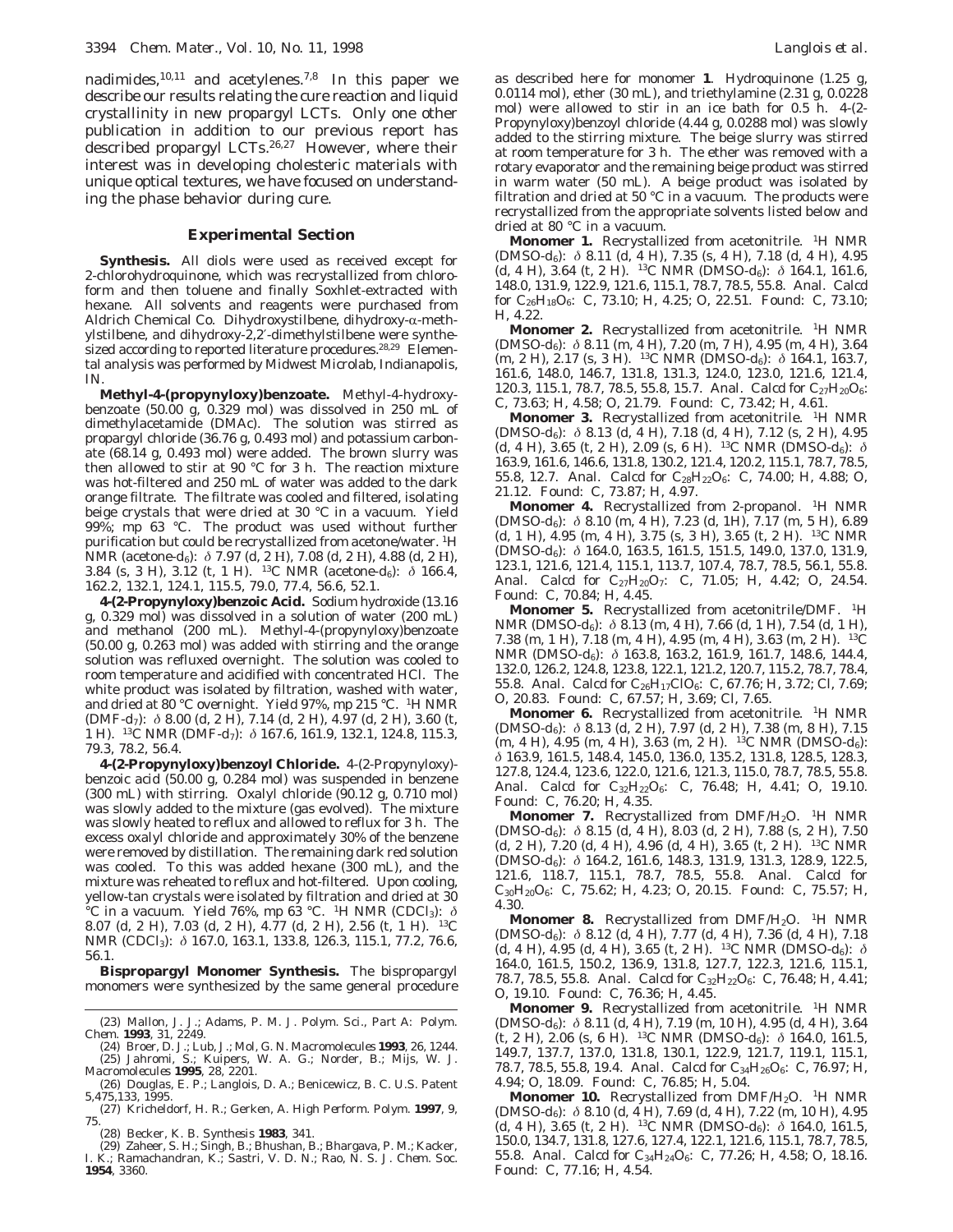

Figure 1. (a) Reaction scheme for the synthesis of bispropargyl thermosets and (b) intramolecular propargyl rearrangement followed by chromene polymerization.

**Monomer 11.** Recrystallized from acetonitrile/DMF. <sup>1</sup>H NMR (DMSO-*d*<sub>6</sub>): δ 8.11 (d, 4 H), 7.67 (d, 2 H), 7.50 (d, 2 H), 7.29 (m, 4 H), 7.18 (d, 4 H), 6.96 (s, 1 H), 4.95 (d, 4 H), 3.65 (t, 2 H), 2.28 (d, 3 H). 13C NMR (DMSO-*d*6): *δ* 164.0, 161.5, 149.9, 149.1, 140.6, 135.9, 135.3, 131.8, 130.0, 126.8, 126.5, 121.7, 115.1, 78.7, 78.5, 55.8, 17.1. Anal. Calcd for  $C_{35}H_{26}O_6$ : C, 77.48; H, 4.83; O, 17.69. Found: C, 77.20; H, 4.82.

**Monomer 12.** Recrystallized from acetonitrile/DMF. <sup>1</sup>H NMR (DMSO-*d*<sub>6</sub>): δ 8.13 (d, 4 H), 7.58 (s, 2 H), 7.49 (d, 2 H), 7.20 (m, 8 H), 4.95 (d, 4 H), 3.65 (t, 2 H), 2.18 (s, 6 H). 13C NMR (DMSO-*d*6): *δ* 163.7, 161.6, 148.7, 134.8, 131.8, 130.1, 128.7, 127.6, 125.1, 122.5, 121.5, 115.1, 78.7, 78.5, 55.8, 15.8. Anal. Calcd for C<sub>36</sub>H<sub>28</sub>O<sub>6</sub>: C, 77.68; H, 5.07; O, 17.25. Found: C, 77.39; H, 5.33.

**Thermal Analysis.** Differential scanning calorimetry (DSC) was performed with a Polymer Laboratories DSC operated at heating rates of 10 or 20 °C/min, as indicated. Transition temperatures were reported as the extrapolated onset. Optical microscopy was performed with a Zeiss universal microscope equipped with a Linkam hot stage. Samples were placed between glass cover slips on the hot stage and observed between crossed polarizers at heating and cooling rates of 10 or 20 °C/min. Curing studies were performed with a Seiko Instruments DSC 220C. Samples were placed in a DSC sample pan and cured isothermally in an oven for various times. Partially cured samples were then heated at 20 °C/ min in the DSC to determine the residual cure exotherm remaining after the isothermal cure. The fraction of uncured material remaining after the isothermal cure was then determined by  $f = \Delta H_t / \Delta H_0$ , where  $\Delta H_t$  is the cure exotherm for the partially cured sample and  $\Delta H_0$  is the cure exotherm for the uncured sample.

**Nuclear Magnetic Resonance Spectroscopy.** NMR spectra were obtained with a Bruker AC250 250 MHz spectrometer using DMSO- $d_7$ , acetone- $d_6$ , DMF- $d_7$ , or CDCl<sub>3</sub> as the solvent.

# **Results and Discussion**

**Synthesis.** The synthetic scheme for the target monomers studied in this work is shown in Figure 1a. The synthesis involved the reaction of an end-capping reagent, 4-(2-propynyloxy)benzoyl chloride, <sup>26,27</sup> with a wide variety of diols performed under standard condensation conditions as described in the Experimental

Section. This is the same general scheme that has been used previously to prepare LCTs with a wide variety of cross-linking end groups.8,10,11,27 The end-capping reagent was synthesized by the reaction of propargyl chloride with methyl-4-hydroxybenzoate under Williamson ether synthesis conditions. The methyl ester thus obtained was hydrolyzed under basic conditions in aqueous methanol and converted to the acid chloride using oxalyl chloride. The end-capping reagent was synthesized at a sufficiently large scale to allow a library of compounds to be easily prepared, and subsequently studied, by reaction with common diols. The monomers synthesized in this study are shown in Table 1.

**Microscopy Observations.** All of the monomers were observed between crossed polarizers during heating, cooling, and at various stages of cure. The nematic phase was the only liquid crystalline phase observed throughout the study on these materials. A previous study has shown that chiral propargyl LCTs exhibit a cholesteric liquid crystalline phase.<sup>27</sup> Enantiotropic nematic phases were seen for most of the monomers in Table 1. Exceptions to this were the unsymmetrical methyl- and methoxy-substituted monomers **2** and **4**. These monomers displayed monotropic nematic phases. However, curing of these monomers at elevated temperatures produced materials with enantiotropic nematic phases and wide biphasic ranges.

To prepare for the curing measurements described below, we examined the phase behavior during isothermal cure for both monomers **1** and **5**. Phase behavior was observed up to the gel time during isothermal cure at 215, 230, 245, and 260 °C, which are the same temperatures used for the curing studies. Monomer **5** was isotropic at all temperatures. However, monomer **1** exhibited different phases, depending on the temperature. At 215 °C monomer **1** was nematic. At 230 °C monomer **1** was initially isotropic, but very rapidly a liquid crystalline phase formed and the cure was carried out in a biphasic structure consisting of coexisting nematic and isotropic domains. At 245 and 260 °C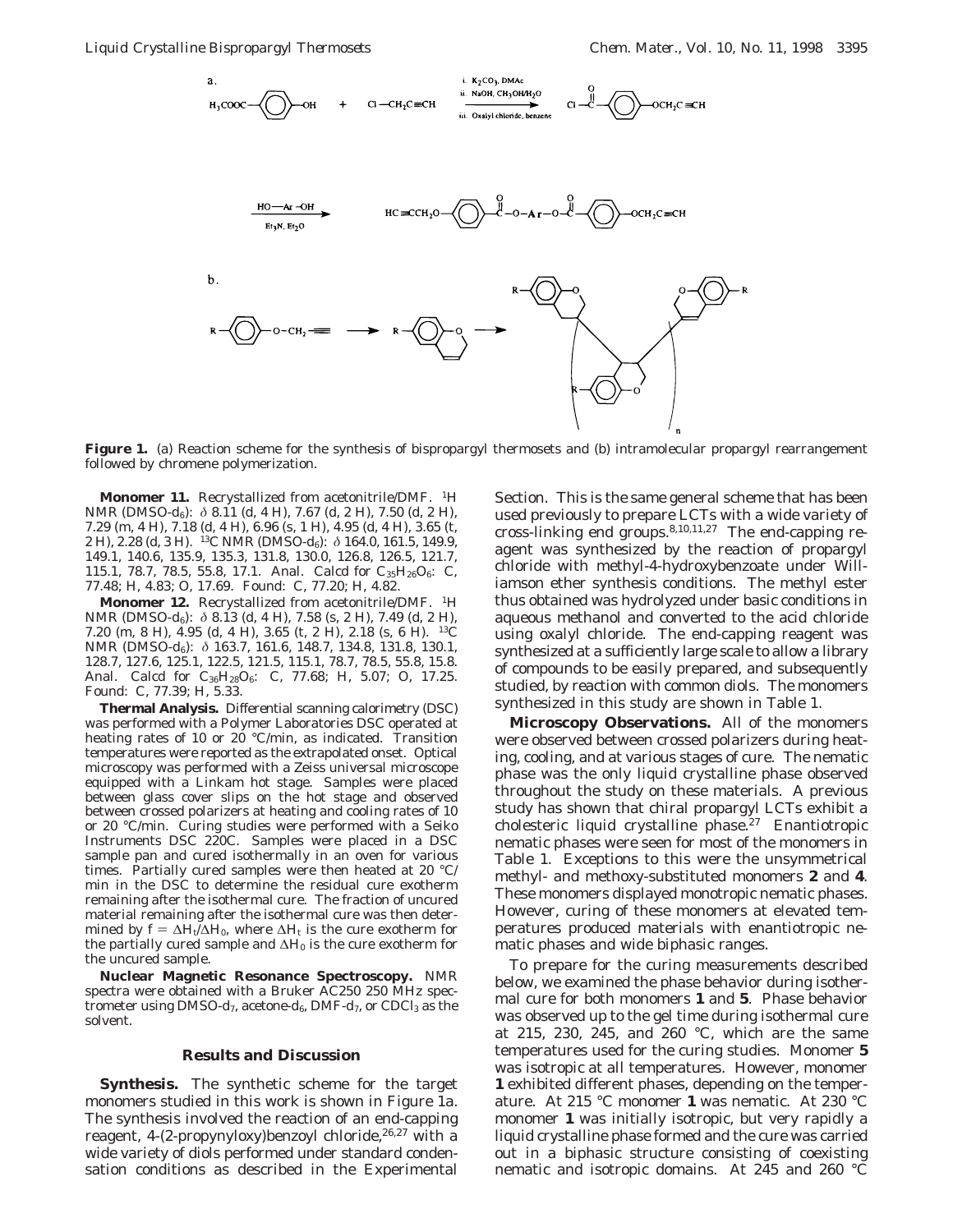**Table 1. Structure and Phase Behavior of Bispropargyl Thermosets***<sup>a</sup>*

| monomer<br>Ar |                 | <b>DSC</b><br>(OC)                                                                                                            | Exotherms $(OC)$<br>Extrap. Onset Peak Max. |     | Microscopy Observations |
|---------------|-----------------|-------------------------------------------------------------------------------------------------------------------------------|---------------------------------------------|-----|-------------------------|
|               |                 | $\longleftrightarrow$ k $\stackrel{142}{\longrightarrow}$ k <sub>1</sub> $\stackrel{167}{\longrightarrow}$ k <sup>222</sup> i | 262                                         | 302 | nematic                 |
| $\mathbf{2}$  | CH <sub>3</sub> | $k \stackrel{170}{\rightarrow} i$                                                                                             | 262                                         | 300 | monotropic nematic      |
| $H_3C$ $CH_3$ |                 | $- k \stackrel{158}{\rightarrow} 10^{196} i$                                                                                  | 263                                         | 301 | nematic                 |
|               | осн,            | $- k \stackrel{135}{\rightarrow} i$                                                                                           | 262                                         | 302 | monotropic nematic      |
| 5             |                 | $- k \frac{196}{2} i$                                                                                                         | 267                                         | 304 | nematic after curing    |
| 6             |                 | $\frac{119}{112}$ i                                                                                                           | 266                                         | 306 | isotropic               |
|               |                 | $k \stackrel{210}{\rightarrow} lc \rightarrow exo$                                                                            | 263                                         | 302 | nematic                 |
| 8             |                 | $-k \stackrel{162}{\rightarrow} k_1 \stackrel{187}{\rightarrow} k \rightarrow \infty$                                         | 263                                         | 298 | nematic                 |
| 9             | CH,             | $-k \stackrel{134}{\longrightarrow}$ lc $\stackrel{211}{\longrightarrow} i$                                                   | 269                                         | 303 | nematic                 |
| 10            |                 | $\rightarrow k \stackrel{191}{\rightarrow} lc \rightarrow exo$                                                                | 263                                         | 302 | nematic                 |
| 11            |                 | $c_{\text{FCH}}^{\text{CH}_3}$<br>$\rightarrow k \stackrel{167}{\rightarrow} k \rightarrow \text{exo}$                        | 267                                         | 302 | nematic                 |
| $H_3C$<br>12  |                 | $\rightarrow$ cH cH $\leftarrow$ k $\stackrel{203}{\rightarrow}$ lc $\rightarrow$ exo                                         | 265                                         | 303 | nematic                 |

*<sup>a</sup>* DSC transitions are recorded as extrapolated onsets. k, crystal; lc, liquid crystal; i, isotropic liquid; exo, exotherm. Heating rate 20 °C/min.

monomer **1** was isotropic throughout the cure.

In our earlier work, a transformation diagram was proposed to describe the relationship between cure and liquid crystallinity in reactive LCTs.<sup>11</sup> This model attempted to explain the major features of the phase behavior of LCTs. The first feature was the depression of the solid to nematic transition temperatures upon partial curing or B-staging. This behavior was ascribed to the mixture of reaction products formed at the earlier stages of oligomerization, essentially a mixed melting point effect. The other major feature was the increase in the isotropization temperature and formation of a biphasic region that was a result of the chain extension occurring simultaneously with oligomerization. These two phenomena led to an increase in the liquid crystalline phase range upon curing. Experimental observation of all these phenomena in a single system was difficult in previously reported systems because of the high melting points of the monomers, the absence of an isotropization temperature below the decomposition temperature of the material, or the rapid rate of reaction characteristic of the end group at elevated temperatures. However, with the bispropargyl LCTs, it was possible to observe and verify these features in a single system. The experimentally determined transformation diagram for compound **1** is shown in Figure 2. Samples of monomer **1** were held at 200 °C for 30, 60, 90, and 120 min. After the sample was held for the designated time, it was heated at 10 °C/min and the temperature



**Figure 2.** Experimentally determined transformation diagram for compound **1** cured at 200 °C. The dotted line indicates those samples that underwent cross-linking before isotropization.

of the first appearance of isotropic droplets in the continuous nematic fluid was recorded and used to graph the lower nematic-isotropic phase boundary in Figure 2. Continued heating of the sample to complete isotropization determined the temperature for the upper nematic-isotropic phase boundary in Figure 2. After isotropization, the sample was cooled to verify the upper nematic-isotropization transition temperature, which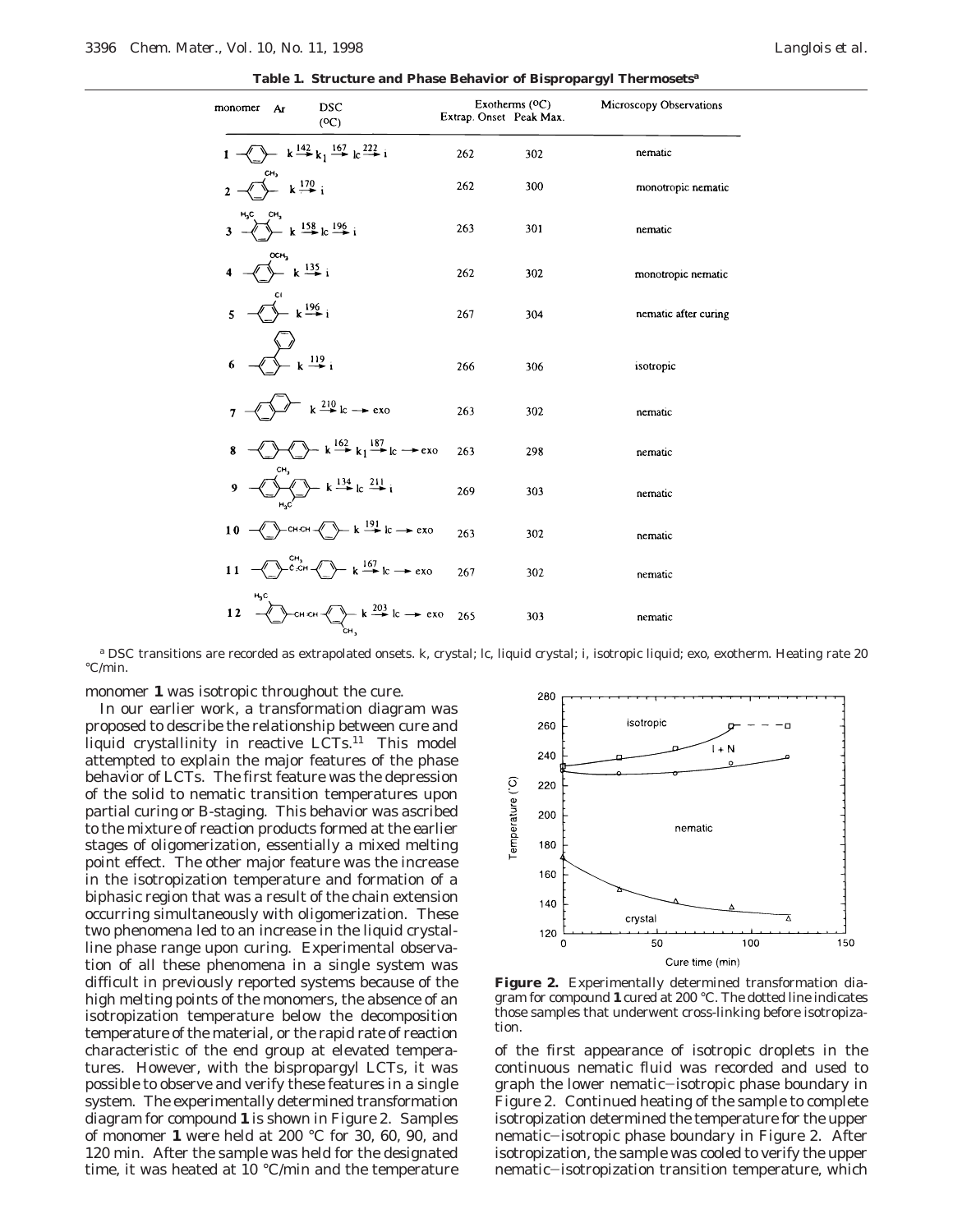**Table 2. Transition Temperatures for Partially Cured Thermoset 1 Determined by Optical Microscopy***<sup>a</sup>*

| cure time<br>(min) | $k - n$<br>(°C) | initial<br>isotropization<br>(°C) | complete<br>isotropization<br>$(^{\circ}C)$ |
|--------------------|-----------------|-----------------------------------|---------------------------------------------|
| 30                 | 150             | 228                               | 239                                         |
| 60                 | 142             | 228                               | 245                                         |
| 90                 | 138             | 235                               | >260                                        |
| 120                | 130             | 239                               | >260                                        |

*<sup>a</sup>* Cure temperature 200 °C.



**Figure 3.** DSC heating and cooling curves for compound **1** recorded at 10 °C/min.

occurred sharply with the appearance of nematic droplets. Separate samples were often used to determine the crystal to nematic melting temperatures, especially when the previous heating experiments raised the temperature near the onset of rapid cross-linking. Thus, after holding the sample for the designated time and cooling to room temperature, the sample was reheated at 10 °C/min for determination of the crystal to nematic melting temperature. The data are provided in Table 2. At cure times of 90 and 120 min, the sample did not become fully isotropic at 260 °C and continued heating led to rapid cross-linking. Thus, the rapid crosslinking reaction imposes an experimental limit on the determination of the isotropization temperature at long cure times. At a cure temperature of 200 °C, the vitrification point was reached at approximately 4 h. The data in Figure 2 and Table 2 are presented as a function of cure time, instead of extent of reaction, due to the complicated nature of the cure reaction discussed below. We have not been able to quantify the reactions that occur at each cure time and thus cannot relate specific changes in the molecular structure to the transition temperatures.

**Thermal Analysis.** The thermal behavior of the monomers in Table 1 was investigated by DSC. Both heating and cooling cycles were recorded. All transition temperatures determined by DSC were consistent with the microscopy observations described earlier. Typical DSC traces are shown in Figures 3 and 4 for compounds **<sup>1</sup>** and **<sup>9</sup>**. For compound **<sup>1</sup>**, a crystal-crystal transition was seen at 142 °C, followed by the prominent melting to an anisotropic nematic phase at 167 °C. This compound subsequently displayed a transition to an isotropic fluid at 222 °C upon further heating. In this particular experiment, the cooling cycle was begun



**Figure 4.** DSC heating curve including cross-linking exotherm for compound **9** recorded at 20 °C/min.

immediately after the isotropization transition and before significant reaction of the monomer. As seen in Figure 3, the transition to a nematic liquid crystalline phase occurred at virtually the same temperature as the isotropization transition on heating. Crystallization of the monomer occurred at 109 °C after significant (60 °C) supercooling of the nematic liquid.

The typical thermal behavior for a complete heating run is shown in Figure 4 for compound **9**. Transitions from a crystalline solid to a nematic liquid crystalline phase and from a nematic liquid crystalline phase to an isotropic liquid occurred at 134 and 211 °C, respectively. As was the case for all monomers studied, transition temperatures were unchanged when the maximum temperature attained during heating was maintained below the onset of cross-linking and the time scale of the experiment was relatively short. Further heating of compound **9** above the isotropization showed the onset of cross-linking at approximately 269 °C.

As seen in Table 1, the onset of cross-linking was consistently in the range 260-270 °C with peak maxima also consistently in the range 300-305 °C. Thus, the temperature for the onset of cross-linking appeared to be independent of the phase type since five of the monomers were in the nematic phase at these temperatures and the remainder of the monomers were in the isotropic phase. The DSC data were also used to calculate the transition entropies. For the compounds shown in Table 1, the range of values for the crystalline-liquid crystalline or crystalline-isotropic transitions was  $0.044 - 0.070$  cal/(g $\cdot$ K). There were not any particular trends evident that could be related to the molecular structures. However, the data could be grouped into two distinct categories. For those compounds that melted into a nematic phase, the transition entropies were less than  $0.060$  cal/(g $\cdot$ K). For the compounds that melted directly to the completely disordered isotropic liquid upon heating, the transition entropies were generally greater than  $0.060 \text{ cal/(g·K)}$ . This is consistent with the expectation that the entropy change for a transition from a crystalline solid to an isotropic liquid would be larger than the entropy change for a transition from a crystalline solid to a partially ordered nematic phase.

**Curing Behavior.** It is generally accepted that the thermally induced cure reaction for propargyl thermosets is a rearrangement to a chromene ring, followed by step polymerization of the chromene<sup>13-16</sup> as il-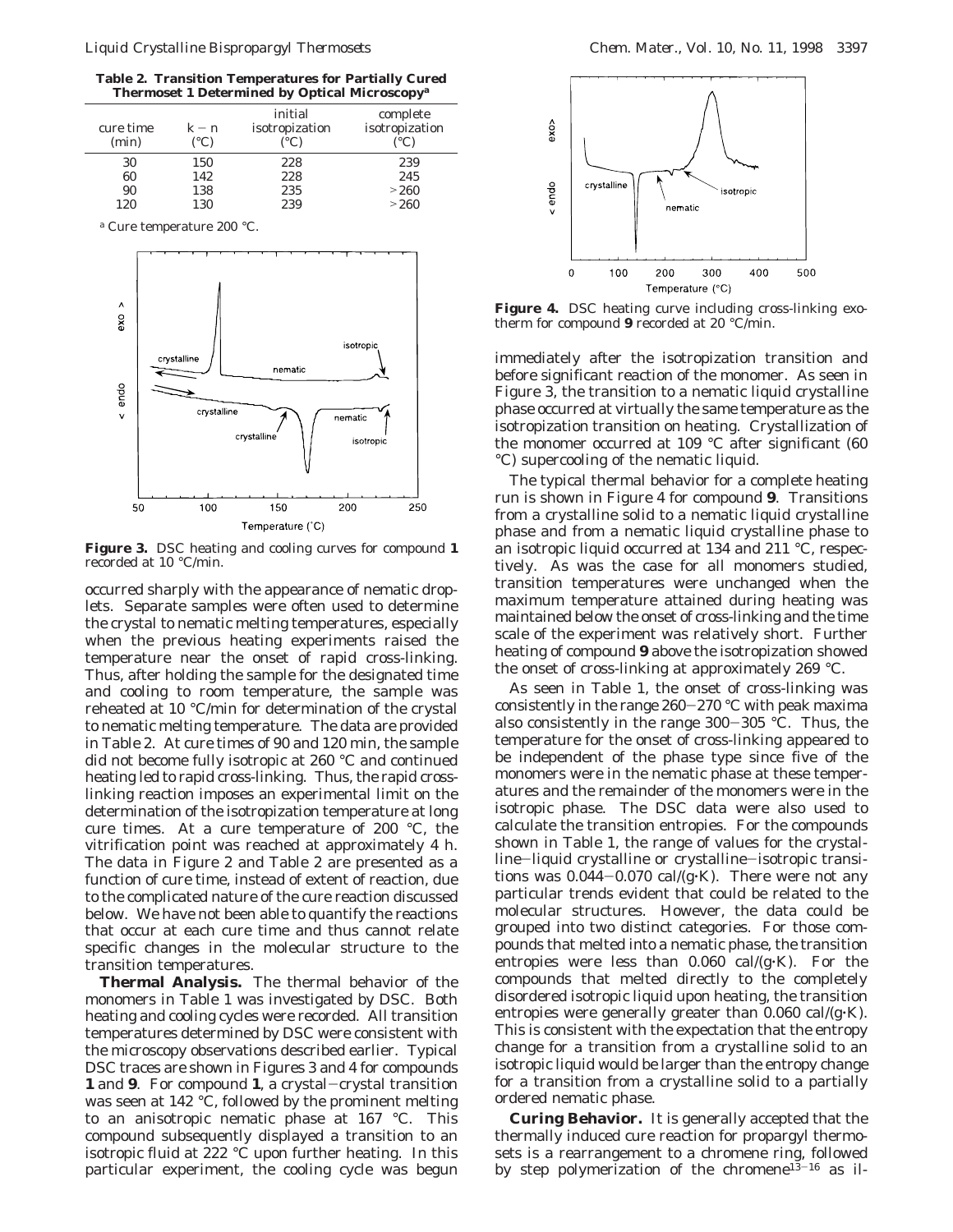

**Figure 5.** First-order kinetic plot for monomer **1** at 215 °C determined by DSC measurements.

lustrated in Figure 1b. This two-step reaction has been used to advantage in several cases; propargyl thermosets have been heated in the presence of various catalysts to create chromene-terminated resins with improved processing characteristics compared to the original propargyl-terminated resins.<sup>16,30</sup> A previous study has investigated the curing mechanism and kinetics for propargyl thermosets in some detail. Using <sup>1</sup>H and <sup>13</sup>C NMR, FTIR, and DSC, Grenier-Loustalot and Sanglar showed that formation of the chromene ring is more exothermic and has a lower rate constant than the subsequent polymerization of the chromene ring.16 For our materials, the molecular weights of the samples cured at the various times were monitored by inherent viscosity measurements, performed at a concentration of 0.35% (w/v) in 1,1,2,2-tetrachloroethane at 30 °C. However, very little difference was seen in the samples cured at 0.5, 1.0, and 1.5 h, with all samples having an inherent viscosity of approximately 0.05 dL/ g. This result is consistent with a two-step reaction in which chromene formation occurs very slowly and is the rate-limiting step.

Further support for the two-step mechanism comes from DSC measurements of the cure exotherm in the propargyl LCTs. Measurements of the cure exotherm for uncured samples of monomers **1** and **5** gave values of  $422 \pm 26$  and  $424 \pm 28$  kJ/mol, respectively. We have calculated a theoretical value for the cure exotherm based on bond energies. The calculation takes the first step of the reaction to be two carbon-carbon triple bonds per molecule breaking to form two double bonds and two single bonds, and the second step to be two carbon-carbon double bonds breaking to form four single bonds. Using standard values for the bond energies,<sup>31</sup> we obtain a theoretical cure exotherm of 403.4 kJ/mol. The agreement between this value and the experimental values provides additional confirmation that the cure of our LCTs occurs by the same mechanism as non-liquid-crystalline bispropargyl thermosets.

Detailed kinetic studies of the curing reaction were carried out by using DSC. The cure exotherms for partially cured samples were normalized to the cure exotherm for an uncured sample in order to determine

**Table 3. First-Order Rate Constants for Monomers 1 and 5**

| temperature<br>$(^{\circ}C)$                                                  |                                          | $k_1$ , monomer 1<br>$(10^5 \text{ s}^{-1})$ |         |  |
|-------------------------------------------------------------------------------|------------------------------------------|----------------------------------------------|---------|--|
| 215<br>230<br>245<br>260                                                      | $17 \pm 2$<br>$43 \pm 10$<br>$89 \pm 14$ | $6.6 \pm 1.2$                                |         |  |
| $-6.5$<br>$-75$<br>In $k_1$ (sec <sup>-1</sup> )<br>$-8.5$<br>$-9.5$<br>$-10$ | -6<br>isotropic<br>$-7$<br>∲<br>-8<br>-9 | biphasic<br>ΥĎ                               | nematic |  |
| 0.00185                                                                       | 0.00200<br>0.00205                       |                                              |         |  |

**Figure 6.** Arrhenius plot for the cure of monomer **1** based on the first-order rate constants. Temperature range 215-260 °C. The phase in which the cure takes place at each temperature is also indicated.

the fraction of uncured sample remaining. Figure 5 shows a typical result of a first-order kinetic plot. Results are the same for monomer **1** at other temperatures up to 260 °C, as well as for monomer **5** at all temperatures from 215 to 260 °C. The first reaction step, chromene formation, is an intramolecular reaction and thus is expected to be first order. On the other hand, the second step, an ene-ene step polymerization reaction similar to indene polymerization,<sup>32</sup> should behave as a second-order reaction. An analysis of the kinetic data using second-order kinetics resulted in considerably poorer fits than shown in Figure 5. Although we cannot specifically separate out the amount of exotherm due to each reaction, this result supports the previous conclusion that the chromene formation is more exothermic than polymerization.<sup>16</sup> Thus, we can conclude that the cure exotherm, and our kinetic data, is dominated by the chromene formation, at least at the early stages of the reaction.

The first-order rate constants determined from the kinetic plots are given in Table 3. Within experimental error, there is no difference in the rate constants for the two monomers studied. Figure 6 shows the Arrhenius plot for monomer **1**. For convenience, the phases in which the reaction is taking place are also indicated in Figure 6. The activation energies determined from the Arrhenius plots are  $125 \pm 6$  kJ/mol for monomer 1 and  $120 \pm 4$  kJ/mol for monomer 5.

The data in Table 3 and Figure 6 show no effect on the reaction rate due to the phase in which the reaction takes place. This is indicated in two ways. First, Table 3 shows no difference in the rate constants between the two monomers, although monomer **5** is isotropic at all temperatures, and monomer **1** is nematic at 215 °C, biphasic at 230 °C, and isotropic at the higher temper-

<sup>(30)</sup> Godschalx, J. P.; Inbasekaran, M. N.; Bartos, B. R.; Scheck, atures. Second, the Arrhenius plot in Figure 6 is linear;<br>D. M.; Laman, S. A. *SAMPE Technol. Conf.* 1990, 22, 163.<br>(31) Kemp, D. S.; Vellaccio, F. *Organic* 

ers: New York, 1980; p 1058. (32) Whitby, G. S.; Katz, M. *J. Am. Chem. Soc.* **1928**, *50*, 1160.